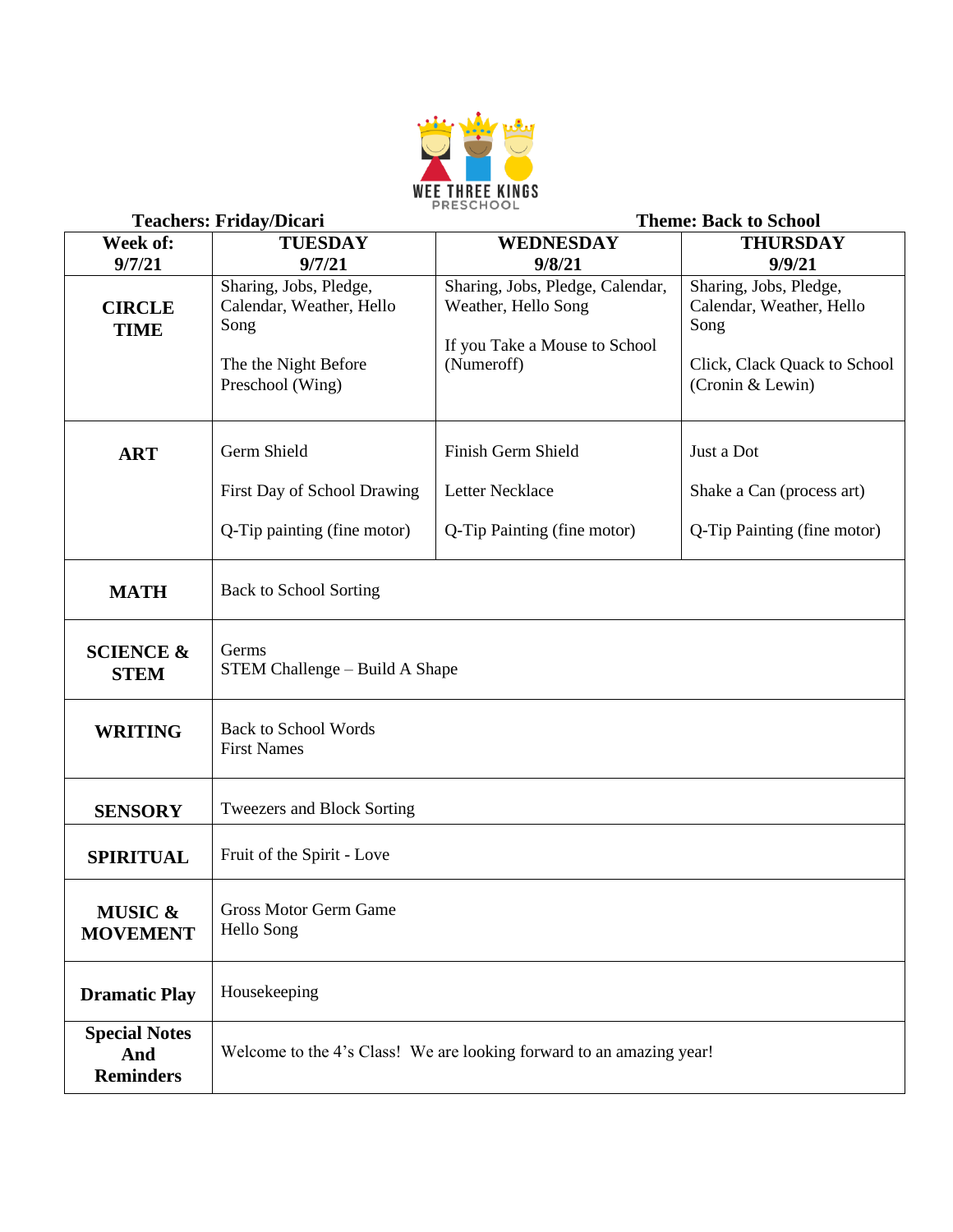

| <b>Teachers: Friday/Dicari</b> |                                                      | <b>Theme: Farm</b>                                                                              |                            |  |
|--------------------------------|------------------------------------------------------|-------------------------------------------------------------------------------------------------|----------------------------|--|
| Week of:                       | <b>TUESDAY</b>                                       | WEDNESDAY                                                                                       | <b>THURSDAY</b>            |  |
| 9/14/21                        | 9/14/21                                              | 9/15/21                                                                                         | 9/16/21                    |  |
|                                | Sharing, Jobs, Pledge,                               | Sharing, Jobs, Pledge, Calendar,                                                                | Sharing, Jobs, Pledge,     |  |
| <b>CIRCLE</b>                  | Calendar, Weather, Hello                             | Weather, Hello Song, Introduce                                                                  | Calendar, Weather, Hello   |  |
| <b>TIME</b>                    | Song, Introduce the letter Ff                        | the number 1                                                                                    | Song, Introduce the circle |  |
|                                |                                                      |                                                                                                 |                            |  |
|                                | Big Red Barn (Brown)                                 | Over on the Farm (Gunson)                                                                       | On the Farm (Elliott)      |  |
|                                |                                                      |                                                                                                 |                            |  |
|                                |                                                      |                                                                                                 |                            |  |
| <b>ART</b>                     | <b>Bubble Sheep</b>                                  | Finish Bubble Sheep                                                                             | <b>Easel Painting</b>      |  |
|                                |                                                      |                                                                                                 |                            |  |
|                                | Stamp a Farm                                         | Pigs in Mud (process art)                                                                       | Stamp a Farm               |  |
|                                | Number 1                                             |                                                                                                 |                            |  |
| <b>MATH</b>                    | <b>Counting Cows</b>                                 |                                                                                                 |                            |  |
|                                |                                                      |                                                                                                 |                            |  |
|                                |                                                      |                                                                                                 |                            |  |
| <b>SCIENCE &amp;</b>           | Magic Milk Experiment                                |                                                                                                 |                            |  |
| <b>STEM</b>                    | materials to build a bridge that goes over the road. | STEM Challenge - How did the chicken cross the road? We will be using a variety of building     |                            |  |
|                                |                                                      |                                                                                                 |                            |  |
|                                |                                                      |                                                                                                 |                            |  |
| <b>WRITING</b>                 | Letter Ff                                            |                                                                                                 |                            |  |
|                                | Magnetic Letter tracing                              |                                                                                                 |                            |  |
|                                |                                                      |                                                                                                 |                            |  |
| <b>SENSORY</b>                 | <b>Tweezers and Farm Animal Match</b>                |                                                                                                 |                            |  |
|                                |                                                      |                                                                                                 |                            |  |
| <b>SPIRITUAL</b>               | Love-Write I Love You                                |                                                                                                 |                            |  |
|                                |                                                      |                                                                                                 |                            |  |
|                                |                                                      |                                                                                                 |                            |  |
| <b>MUSIC &amp;</b>             | <b>Farm Animal Actions</b>                           |                                                                                                 |                            |  |
| <b>MOVEMENT</b>                | Hello Song<br><b>Freeze Dance</b>                    |                                                                                                 |                            |  |
|                                |                                                      |                                                                                                 |                            |  |
|                                |                                                      |                                                                                                 |                            |  |
| <b>Dramatic Play</b>           | Housekeeping                                         |                                                                                                 |                            |  |
|                                |                                                      |                                                                                                 |                            |  |
| <b>Special Notes</b>           |                                                      |                                                                                                 |                            |  |
| And                            |                                                      | Thank you for sharing your children with us! Please feel free to contact me with any questions! |                            |  |
| <b>Reminders</b>               | emmeru@gmail.com                                     |                                                                                                 |                            |  |
|                                |                                                      |                                                                                                 |                            |  |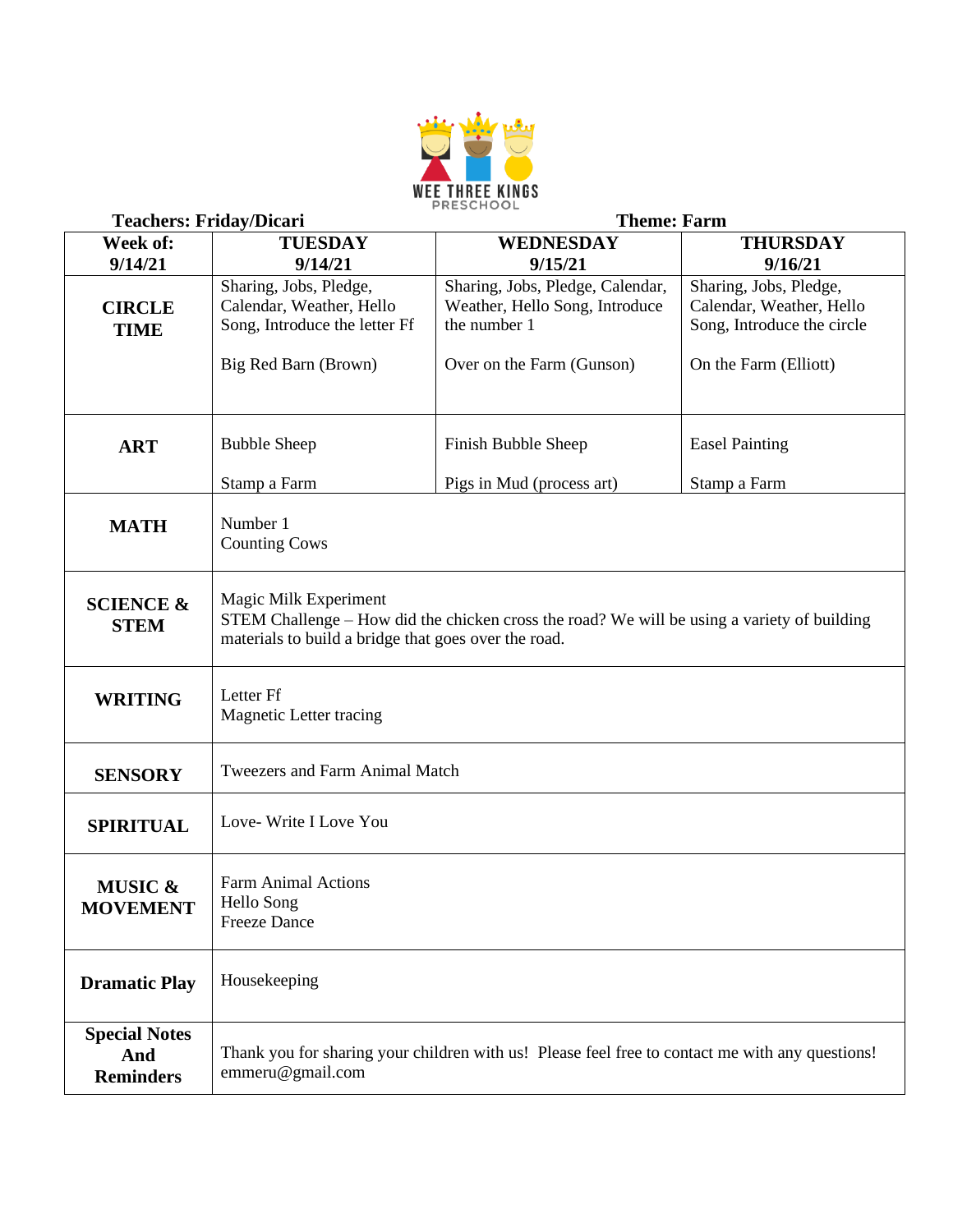

| <b>Teachers: Friday/Dicari</b> |                                              | <b>Theme: Apples</b>             |                             |  |
|--------------------------------|----------------------------------------------|----------------------------------|-----------------------------|--|
| Week of:                       | <b>TUESDAY</b>                               | <b>WEDNESDAY</b>                 | <b>THURSDAY</b>             |  |
| 09/21/21                       | 9/21/21                                      | 9/22/21                          | 9/23/21                     |  |
|                                | Sharing, Jobs, Pledge,                       | Sharing, Jobs, Pledge, Calendar, | Sharing, Jobs, Pledge,      |  |
| <b>CIRCLE</b>                  | Calendar, Weather, Hello                     | Weather, Hello Song, Review      | Calendar, Weather, Hello    |  |
| <b>TIME</b>                    | Song, Introduce the letter Ee                | the number 1                     | Song, review the circle.    |  |
|                                |                                              |                                  |                             |  |
|                                | Apple Farmer Annie                           | The Apple Pie Tree (Hall)        | Ten Red Apples (Hutchins)   |  |
|                                | (Wellington)                                 |                                  |                             |  |
|                                |                                              |                                  |                             |  |
|                                | <b>Apple Pine Cones</b>                      | Finish Apple Pine Cones          | Apple Painting at the Easel |  |
|                                | Apple Q-Tip painting (fine                   | Apple Prints (process art)       | Apple Q-Tip Painting        |  |
| <b>ART</b>                     | motor)                                       |                                  |                             |  |
|                                |                                              |                                  |                             |  |
| <b>MATH</b>                    | Graphing                                     |                                  |                             |  |
|                                | Apple Seed Sorting Math Game                 |                                  |                             |  |
|                                | Shape Circle                                 |                                  |                             |  |
|                                |                                              |                                  |                             |  |
|                                |                                              |                                  |                             |  |
| <b>SCIENCE &amp;</b>           | <b>Apple Tasting</b><br>Parts of an Apple    |                                  |                             |  |
| <b>STEM</b>                    |                                              |                                  |                             |  |
|                                |                                              |                                  |                             |  |
| <b>WRITING</b>                 | Letter Ee                                    |                                  |                             |  |
|                                | Apple Words – Apple cut outs and card making |                                  |                             |  |
|                                |                                              |                                  |                             |  |
|                                | <b>Apple Sorting</b>                         |                                  |                             |  |
| <b>SENSORY</b>                 |                                              |                                  |                             |  |
|                                | Love                                         |                                  |                             |  |
| <b>SPIRITUAL</b>               |                                              |                                  |                             |  |
|                                |                                              |                                  |                             |  |
|                                |                                              |                                  |                             |  |
| MUSIC &                        | Hello Song                                   |                                  |                             |  |
| <b>MOVEMENT</b>                |                                              |                                  |                             |  |
|                                |                                              |                                  |                             |  |
| <b>DRAMATIC</b>                | Housekeeping                                 |                                  |                             |  |
| <b>PLAY</b>                    |                                              |                                  |                             |  |
|                                |                                              |                                  |                             |  |
| <b>Special Notes</b>           |                                              |                                  |                             |  |
| And                            | Yum! We can't wait to taste apples!          |                                  |                             |  |
| <b>Reminders</b>               |                                              |                                  |                             |  |